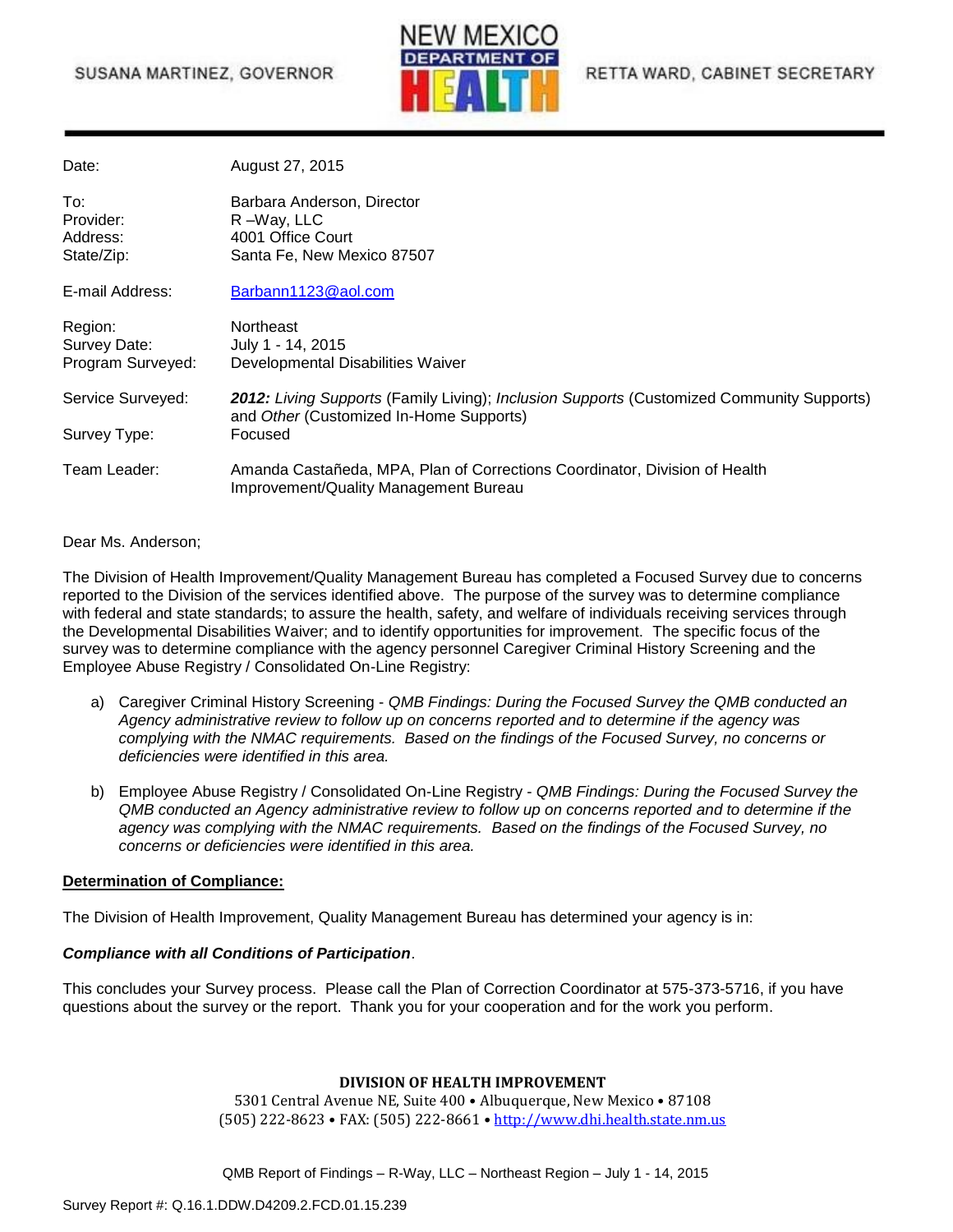Sincerely,

Amanda Castañeda

Amanda Castañeda, MPA Team Lead/Plan of Correction Coordinator Division of Health Improvement / Quality Management Bureau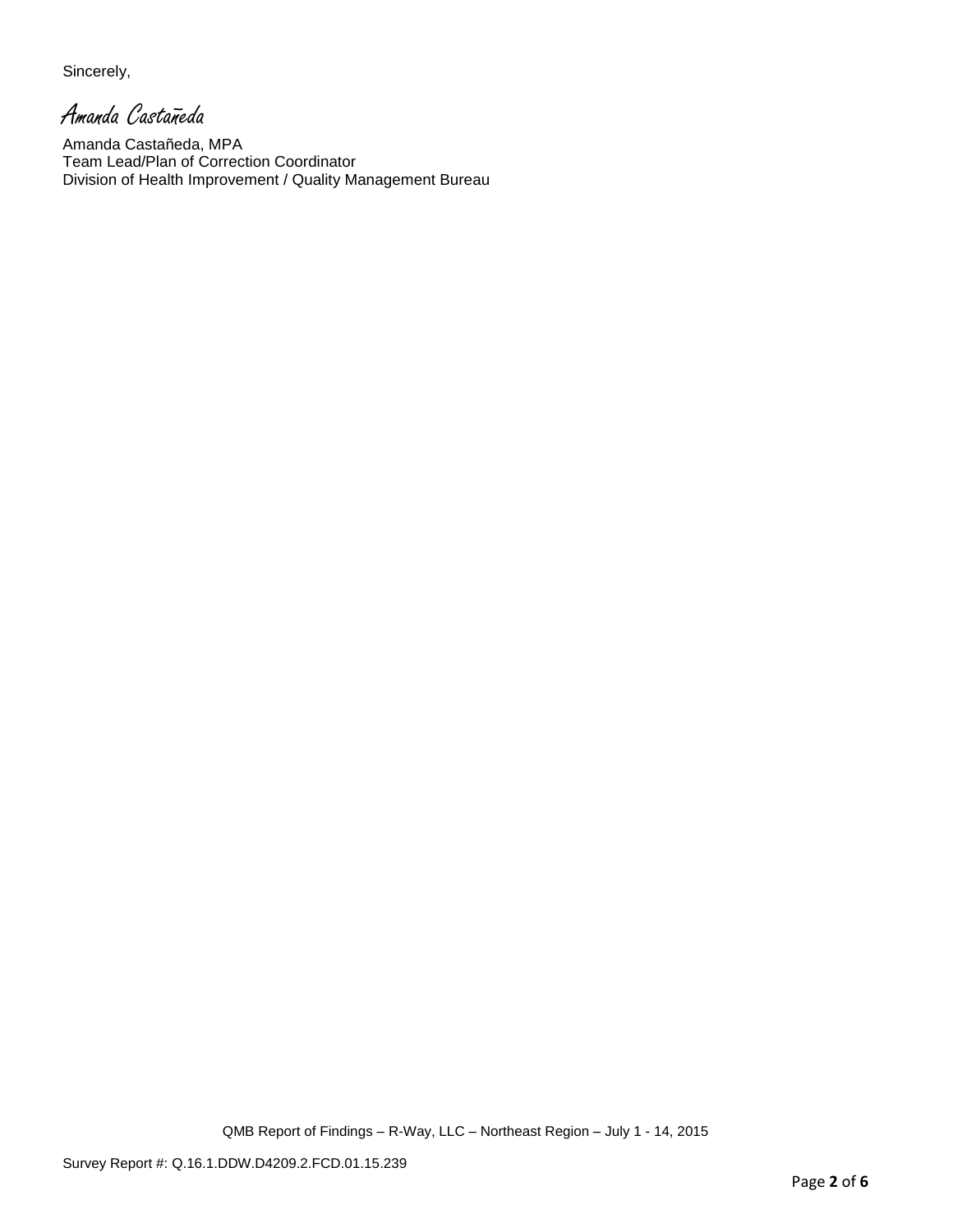| <b>Survey Process Employed:</b>           |                                                                                                      |                                                                                    |  |
|-------------------------------------------|------------------------------------------------------------------------------------------------------|------------------------------------------------------------------------------------|--|
| <b>Entrance Conference Date:</b>          | July 1, 2015                                                                                         |                                                                                    |  |
| Present:                                  | R-Way, LLC<br>Barbara Anderson, Director (via phone)                                                 |                                                                                    |  |
|                                           | <b>DOH/DHI/QMB</b><br>Amanda Castañeda, MPA, Team Lead/Plan of Correction Coordinator<br>(via phone) |                                                                                    |  |
| Exit Conference Date:                     | July 14, 2015                                                                                        |                                                                                    |  |
| Present:                                  | R-Way, LLC<br>Barbara Anderson, Director (via phone)                                                 |                                                                                    |  |
|                                           | <b>DOH/DHI/QMB</b><br>Amanda Castañeda, MPA, Team Lead/Healthcare Surveyor (via<br>phone)            |                                                                                    |  |
| Direct Support Personnel Records Reviewed | Number:                                                                                              | 65 (Note: 1 Direct Support staff also preforms duties<br>as a Service Coordinator) |  |
| Service Coordinator Records Reviewed      | Number:                                                                                              | 2 (Note: 1 Service Coordinator also preforms duties as<br>a direct support staff)  |  |
|                                           |                                                                                                      |                                                                                    |  |

Administrative Processes and Records Reviewed:

- Caregiver Criminal History Screening Records
- Consolidated Online Registry/Employee Abuse Registry
- CC: Distribution List: DOH Division of Health Improvement DOH - Developmental Disabilities Supports Division DOH - Office of Internal Audit HSD - Medical Assistance Division MFEAD – NM Attorney General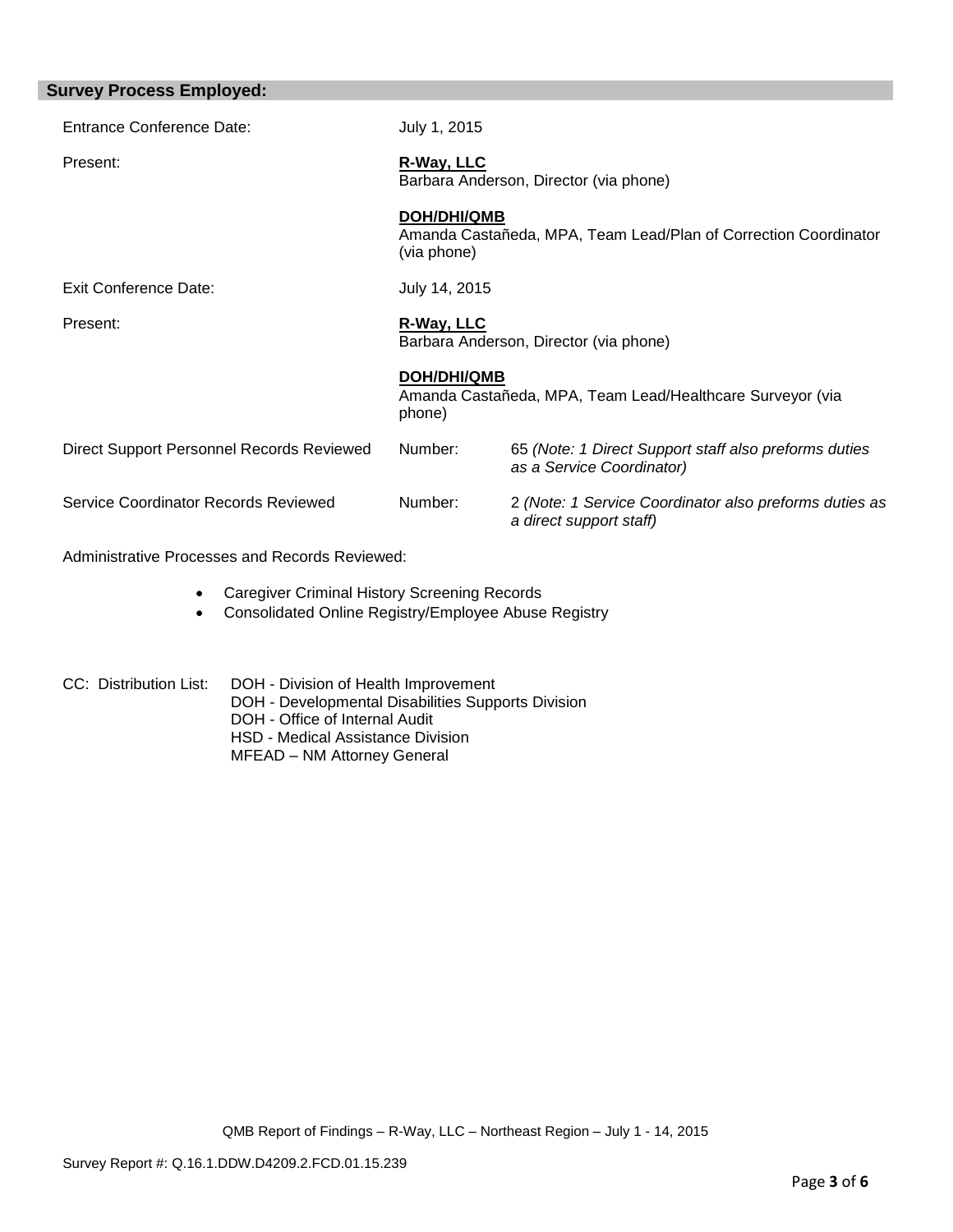# **Department of Health, Division of Health Improvement QMB Determination of Compliance Process**

The Division of Health Improvement, Quality Management Bureau (QMB) surveys compliance of the Developmental Disabilities Waiver (DDW) standards and state and federal regulations. QMB has grouped the CMS assurances into five Service Domains: Level of Care; Plan of Care; Qualified Providers; Health, Welfare and Safety; and Administrative Oversight (note that Administrative Oversight listed in this document is not the same as the CMS assurance of Administrative Authority. Used in this context it is related to the agency's operational policies and procedures, Quality Management system and Medicaid billing and reimbursement processes.)

The QMB Determination of Compliance process is based on provider compliance or non-compliance with standards and regulations identified in the QMB Report of Findings. All deficiencies (non-compliance with standards and regulations) are identified and cited as either a Standard level deficiency or a Condition of Participation level deficiency in the QMB Reports of Findings. All deficiencies require corrective action when non-compliance is identified.

Within the QMB Service Domains there are fundamental regulations, standards, or policies with which a provider must be in essential compliance in order to ensure the health and welfare of individuals served known as Conditions of Participation (CoPs).

The Determination of Compliance for each service type is based on a provider's compliance with CoPs in three (3) Service Domains.

Case Management Services:

- Level of Care
- Plan of Care
- Qualified Providers

Community Inclusion Supports/ Living Supports:

- Qualified Provider
- Plan of Care
- Health, Welfare and Safety

# **Conditions of Participation (CoPs)**

A CoP is an identified fundamental regulation, standard, or policy with which a provider must be in compliance in order to ensure the health and welfare of individuals served. CoPs are based on the Centers for Medicare and Medicaid Services, Home and Community-Based Waiver required assurances. A provider must be in compliance with CoPs to participate as a waiver provider.

QMB surveyors use professional judgment when reviewing the critical elements of each standard and regulation to determine when non-compliance with a standard level deficiency rises to the level of a CoP out of compliance. Only some deficiencies can rise to the level of a CoP (See the next section for a list of CoPs). The QMB survey team analyzes the relevant finding in terms of scope, actual harm or potential for harm, unique situations, patterns of performance, and other factors to determine if there is the potential for a negative outcome which would rise to the level of a CoP. A Standard level deficiency becomes a CoP out of compliance when the team's analysis establishes that there is an identified potential for significant harm or actual harm. It is then cited as a CoP out of compliance. If the deficiency does not rise to the level of a CoP out of compliance, it is cited as a Standard Level Deficiency.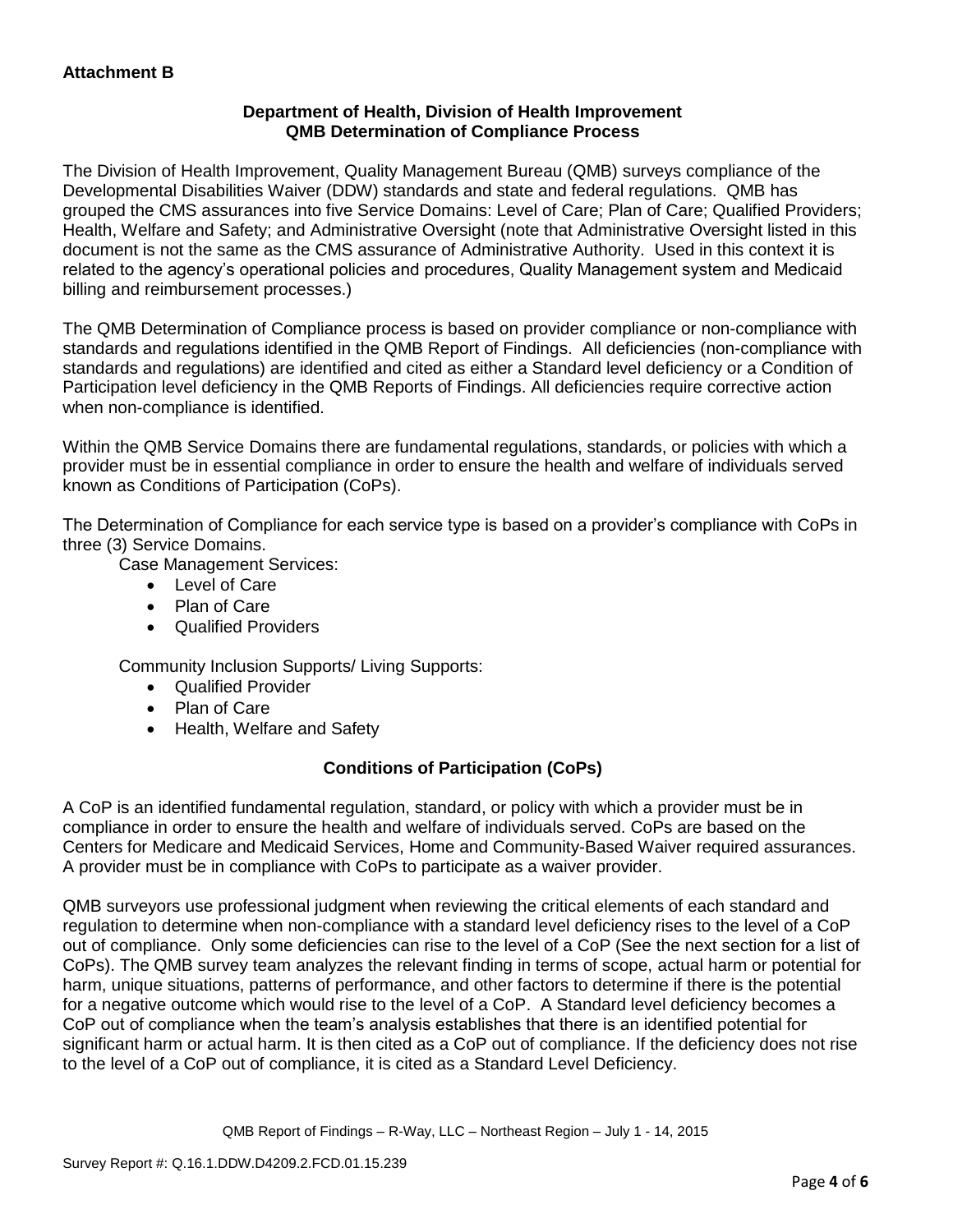The Division of Health Improvement (DHI) and the Developmental Disabilities Supports Division (DDSD) collaborated to revise the current Conditions of Participation (CoPs). There are seven Conditions of Participation in which providers must be in compliance.

### **CoPs and Service Domains for Case Management Supports are as follows:**

### **Service Domain: Level of Care**

Condition of Participation:

1. **Level of Care**: The Case Manager shall complete all required elements of the Long Term Care Assessment Abstract (LTCAA) to ensure ongoing eligibility for waiver services.

### **Service Domain: Plan of Care**

Condition of Participation:

2. **Individual Service Plan (ISP) Creation and Development**: Each individual shall have an ISP. The ISP shall be developed in accordance with DDSD regulations and standards and is updated at least annually or when warranted by changes in the individual's needs.

Condition of Participation:

3. **ISP Monitoring and Evaluation:** The Case Manager shall ensure the health and welfare of the individual through monitoring the implementation of ISP desired outcomes.

# **CoPs and Service Domain for ALL Service Providers is as follows:**

### **Service Domain: Qualified Providers**

Condition of Participation:

4. **Qualified Providers**: Agencies shall ensure support staff has completed criminal background screening and all mandated trainings as required by the DDSD.

#### **CoPs and Service Domains for Living Supports and Inclusion Supports are as follows:**

#### **Service Domain: Plan of Care**

Condition of Participation:

5. **ISP Implementation**: Services provided shall be consistent with the components of the ISP and implemented to achieve desired outcomes.

#### **Service Domain: Health, Welfare and Safety**

Condition of Participation:

6. **Individual Health, Safety and Welfare: (Safety)** Individuals have the right to live and work in a safe environment.

Condition of Participation:

7. **Individual Health, Safety and Welfare (Healthcare Oversight)**: The provider shall support individuals to access needed healthcare services in a timely manner. Nursing, healthcare services and healthcare oversight shall be available and provided as needed to address individuals' health, safety and welfare.